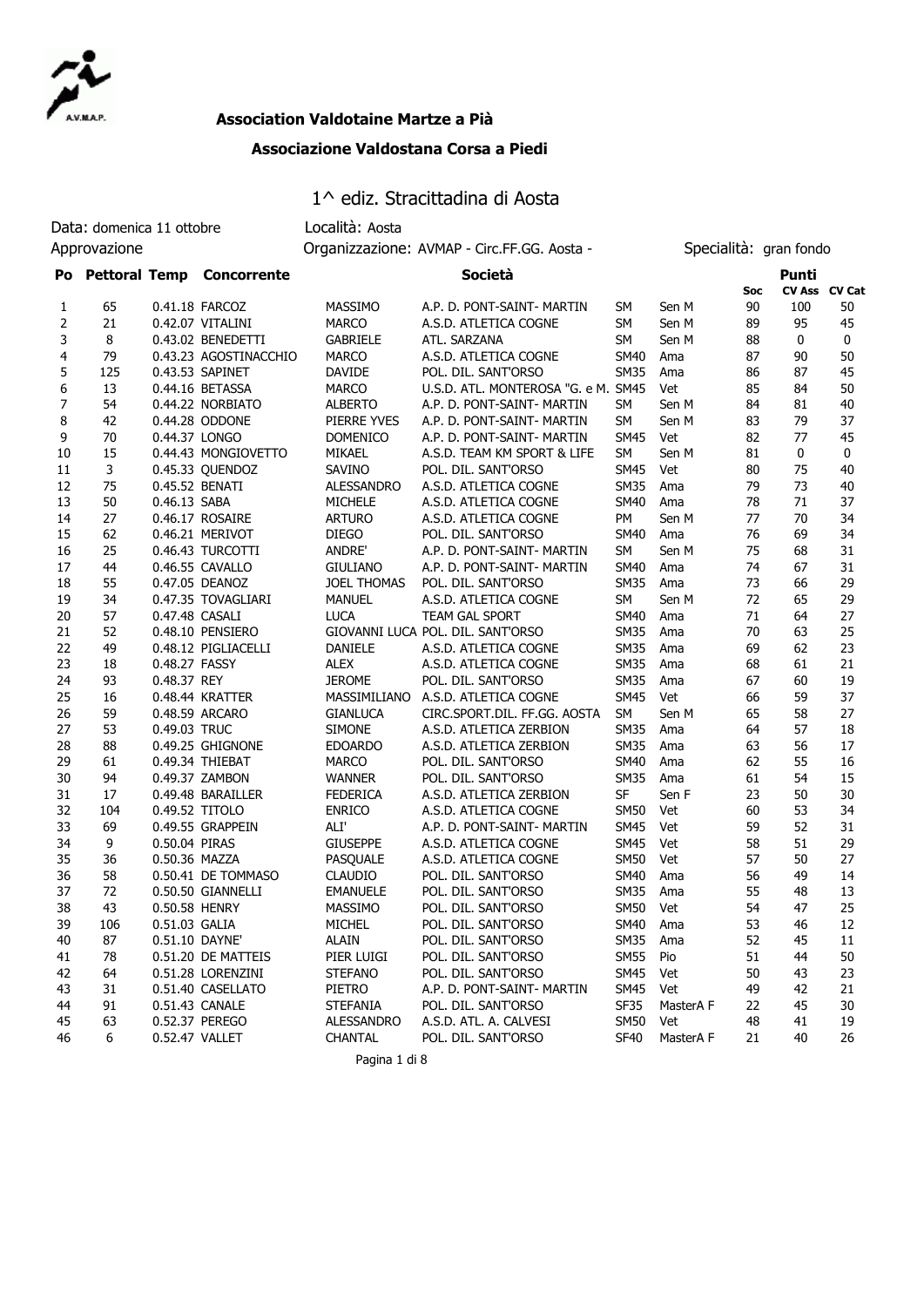Data: domenica 11 ottobre Località: Aosta

Approvazione **Calcularist Controllect AVMAP** - Circ.FF.GG. Aosta - Specialità: gran fondo

| Po |                |                | <b>Pettoral Temp Concorrente</b> |                     | Società                                 |                  |           |     | Punti         |                |
|----|----------------|----------------|----------------------------------|---------------------|-----------------------------------------|------------------|-----------|-----|---------------|----------------|
|    |                |                |                                  |                     |                                         |                  |           | Soc | CV Ass CV Cat |                |
| 47 | 41             |                | 0.52.52 SCIEGHI                  | MATTEO              | POL. DIL. SANT'ORSO                     | SM               | Sen M     | 47  | 40            | 25             |
| 48 | 48             |                | 0.52.56 DI TOMMASO               | DANIELE             | A.S.D. ATL. A. CALVESI                  | <b>SM40</b>      | Ama       | 46  | 39            | 10             |
| 49 | $\mathbf{1}$   | 0.53.13 POLI   |                                  | VALERIA             | A.S.D. ATLETICA ZERBION                 | SF               | Sen F     | 20  | 37            | 26             |
| 50 | 107            |                | 0.53.26 IULIANO                  | <b>VITTORIO</b>     | POL. DIL. SANT'ORSO                     | SM45             | Vet       | 45  | 38            | 18             |
| 51 | 29             |                | 0.53.31 COURTHOUD                |                     | GIORGIO NOEL A.P. D. PONT-SAINT- MARTIN | <b>SM55</b>      | Pio       | 44  | 37            | 45             |
| 52 | 97             | 0.54.14 SAPIA  |                                  | FABIO               | POL. DIL. SANT'ORSO                     | <b>SM40</b>      | Ama       | 43  | 36            | 9              |
| 53 | $\overline{7}$ |                | 0.54.23 VILLANESE                | <b>FRANCO</b>       | A.P. D. PONT-SAINT- MARTIN              | <b>SM45</b>      | Vet       | 42  | 35            | 17             |
| 54 | 68             | 0.54.27 SITZIA |                                  | <b>ALBERTO</b>      | POL. DIL. SANT'ORSO                     | <b>SM55</b>      | Pio       | 41  | 34            | 40             |
| 55 | 73             |                | 0.54.46 VAILATI                  | <b>FRANCESCO</b>    | POL. DIL. SANT'ORSO                     | <b>SM50</b>      | Vet       | 40  | 33            | 16             |
| 56 | 108            | 0.55.01 BOFFA  |                                  | <b>MATTEO</b>       | POL. DIL. SANT'ORSO                     | <b>SM40</b>      | Ama       | 39  | 32            | 8              |
| 57 | 22             |                | 0.55.03 COLLAVO                  | <b>ALBERTO</b>      | POL. DIL. SANT'ORSO                     | <b>SM60</b>      | Pio       | 38  | 31            | 37             |
| 58 | 30             |                | 0.55.15 PALLARES                 | PAULINA             | POL. DIL. SANT'ORSO                     | <b>SF50</b>      | MasterB F | 19  | 34            | 30             |
| 59 | 99             |                | 0.55.19 GARINO                   | EGIDIO              | POL. DIL. SANT'ORSO                     | <b>SM60</b>      | Pio       | 37  | 30            | 34             |
| 60 | 77             |                | 0.55.23 DELFINO                  | <b>CATERINA</b>     | POL. DIL. SANT'ORSO                     | <b>SF45</b>      | MasterA F | 18  | 31            | 22             |
| 61 | 121            | 0.55.37 TRUC   |                                  | <b>RENZO CESARE</b> | CIRC.SPORT.DIL. FF.GG. AOSTA            | <b>SM55</b>      | Pio       | 36  | 29            | 31             |
| 62 | 51             |                | 0.55.40 SFERLAZZA                | <b>CLAUDIO</b>      | A.S.D. ATLETICA COGNE                   | <b>SM40</b>      | Ama       | 35  | 28            | $\overline{7}$ |
| 63 | 105            |                | 0.55.55 BETEMPS                  | MASSIMO             | POL. DIL. SANT'ORSO                     | <b>SM50</b>      | Vet       | 34  | 27            | 15             |
| 64 | 5              |                | 0.56.00 CARRARA                  | <b>GIANLUIGI</b>    | A.S.D. ATLETICA ZERBION                 | <b>SM50</b>      | Vet       | 33  | 26            | 14             |
| 65 | 10             |                | 0.56.08 STOPPA                   | <b>OSCAR</b>        | POL. DIL. SANT'ORSO                     | <b>SM55</b>      | Pio       | 32  | 25            | 29             |
| 66 | 40             |                | 0.56.50 FRASSY                   | <b>JEAN PAUL</b>    | A.S.D. ATL. A. CALVESI                  | <b>SM50</b>      | Vet       | 31  | 24            | 13             |
| 67 | 95             |                | 0.56.56 PELLEGRINO               | <b>PIERO</b>        | A.P. D. PONT-SAINT- MARTIN              | <b>SM60</b>      | Pio       | 30  | 23            | 27             |
| 68 | 47             |                | 0.56.57 VARONE                   | MASSIMILIANO        | A.S.D. ATLETICA COGNE                   | <b>SM40</b>      | Ama       | 29  | 22            | 6              |
| 69 | 33             |                | 0.57.02 RANFONE                  | <b>PAOLO</b>        | POL. DIL. SANT'ORSO                     | <b>SM50</b>      | Vet       | 28  | 21            | 12             |
| 70 | 23             |                | 0.57.05 SPATAFORA                | <b>ROBERTO</b>      | A.S.D. ATLETICA COGNE                   | <b>SM55</b>      | Pio       | 27  | 20            | 25             |
| 71 | 122            |                | 0.57.12 CECCARELLI               | <b>MARCO</b>        | POL. DIL. SANT'ORSO                     | SM60             | Pio       | 26  | 19            | 23             |
| 72 | $\overline{4}$ |                | 0.57.27 CARABETTA                | <b>LUCA</b>         | <b>RUNCARD</b>                          |                  | Vet       | 25  | 0             | 0              |
| 73 | 101            |                | 0.57.28 LANZON I                 | <b>ROBERTO</b>      | <b>RUNCARD</b>                          |                  | Ama       | 24  | 0             | 0              |
| 74 | 103            |                | 0.57.40 GIOVARA                  | <b>FLAVIA</b>       | POL. DIL. SANT'ORSO                     | <b>SF50</b>      | MasterB F | 17  | 29            | 26             |
| 75 | 12             |                | 0.57.45 BIDESE                   | SABRINA             | A.S.D. ATLETICA COGNE                   | <b>SF45</b>      | MasterA F | 16  | 27            | 19             |
| 76 | 92             |                | 0.57.56 DELFINO                  | <b>CESARE</b>       | POL. DIL. SANT'ORSO                     | <b>SM45</b>      | Vet       | 23  | 18            | 11             |
| 77 | 37             |                | 0.58.23 POCETTA                  | <b>DAVIDE</b>       | A.S.D. ATLETICA COGNE                   | <b>SM50</b>      | Vet       | 22  | 17            | 10             |
| 78 | 98             |                | 0.58.40 COQUILLARD               | <b>ANNIE</b>        | POL. DIL. SANT'ORSO                     | SF               | Sen F     | 14  | 23            | 22             |
| 79 | 124            | 0.58.40 BUSA   |                                  | <b>CRISTINA</b>     | POL. DIL. SANT'ORSO                     | <b>SF40</b>      | MasterA F | 15  | 25            | 16             |
| 80 | 81             |                | 0.58.48 GIRARDI                  | <b>ENRICO</b>       | POL. DIL. SANT'ORSO                     | <b>SM45</b>      | Vet       | 21  | 16            | 9              |
| 81 | 26             | 0.59.11 OLLIER |                                  | <b>REMO</b>         | A.P. D. PONT-SAINT- MARTIN              | <b>SM55</b>      | Pio       | 20  | 15            | 21             |
| 82 | 89             |                | 0.59.34 LUSTRISSY                | CARLO               | A.S.D. ATLETICA ZERBION                 | <b>SM45</b>      | Vet       | 19  | 14            | 8              |
| 83 | 100            |                | 0.59.35 PELLISSIER               | <b>VALTER</b>       | A.S.D. ATLETICA ZERBION                 | <b>SM55</b>      | Pio       | 18  | 13            | 19             |
| 84 | 56             | 0.59.46 REY    |                                  | <b>CLAUDIO</b>      | A.S.D. ATLETICA COGNE                   | <b>SM60</b>      | Pio       | 17  | 12            | 18             |
| 85 | 71             | 0.59.46 CASU   |                                  | <b>MARIO</b>        | POL. DIL. SANT'ORSO                     | <b>SM70</b>      | Sup P     | 16  | 11            | 50             |
| 86 | 120            |                | 1.00.04 MAZZUCCO                 | <b>ANDREA</b>       | <b>RUNCARD</b>                          |                  | Vet       | 15  | 0             | $\mathbf 0$    |
| 87 | 83             |                | 1.00.54 SOTGIU                   | MASSIMO             | POL. DIL. SANT'ORSO                     | SM55 Pio         |           | 14  | 10            | 17             |
| 88 | 20             |                | 1.00.55 OLLIER                   | <b>EDMEA</b>        | A.S.D. ATLETICA ZERBION                 | SF50             | MasterB F | 13  | 21            | 22             |
| 89 | 38             |                | 1.00.55 LENTINI                  | <b>DOMENICO</b>     | A.P. D. PONT-SAINT- MARTIN              | SM40             | Ama       | 13  | 9             | 5              |
| 90 | 82             |                | 1.01.52 TORTONE                  | <b>GEROLAMO</b>     | POL. DIL. SANT'ORSO                     | <b>SM60</b>      | Pio       | 12  | 8             | 16             |
| 91 | 84             |                | 1.02.20 BILLOTTI                 | <b>GIOVANNI</b>     | A.S.D. ATL. A. CALVESI                  | <b>SM50</b>      | Vet       | 11  | 7             | 7              |
| 92 | 102            | 1.02.23 CONTI  |                                  | SAMANTA             | POL. DIL. SANT'ORSO                     | SF <sub>40</sub> | MasterA F | 12  | 20            | 14             |
| 93 | 90             |                | 1.03.08 MILLIERY                 | <b>ROBERTO</b>      | A.S.D. ATLETICA ZERBION                 | <b>SM50</b>      | Vet       | 10  | 6             | 6              |
| 94 | 74             | 1.03.15 REAN   |                                  | ELIO                | A.P. D. PONT-SAINT- MARTIN              | <b>SM50</b>      | Vet       | 9   | 5             | 5              |
| 95 | 80             | 1.03.16 DAVID  |                                  | <b>PAOLO</b>        | POL. DIL. SANT'ORSO                     | <b>SM50</b>      | Vet       | 8   | 4             | 4              |
| 96 | 28             |                | 1.04.14 PERRATONE                | KATIA               | A.S.D. ATLETICA ZERBION                 | SF               | Sen F     | 11  | 19            | 19             |
|    |                |                |                                  |                     |                                         |                  |           |     |               |                |

Pagina 2 di 8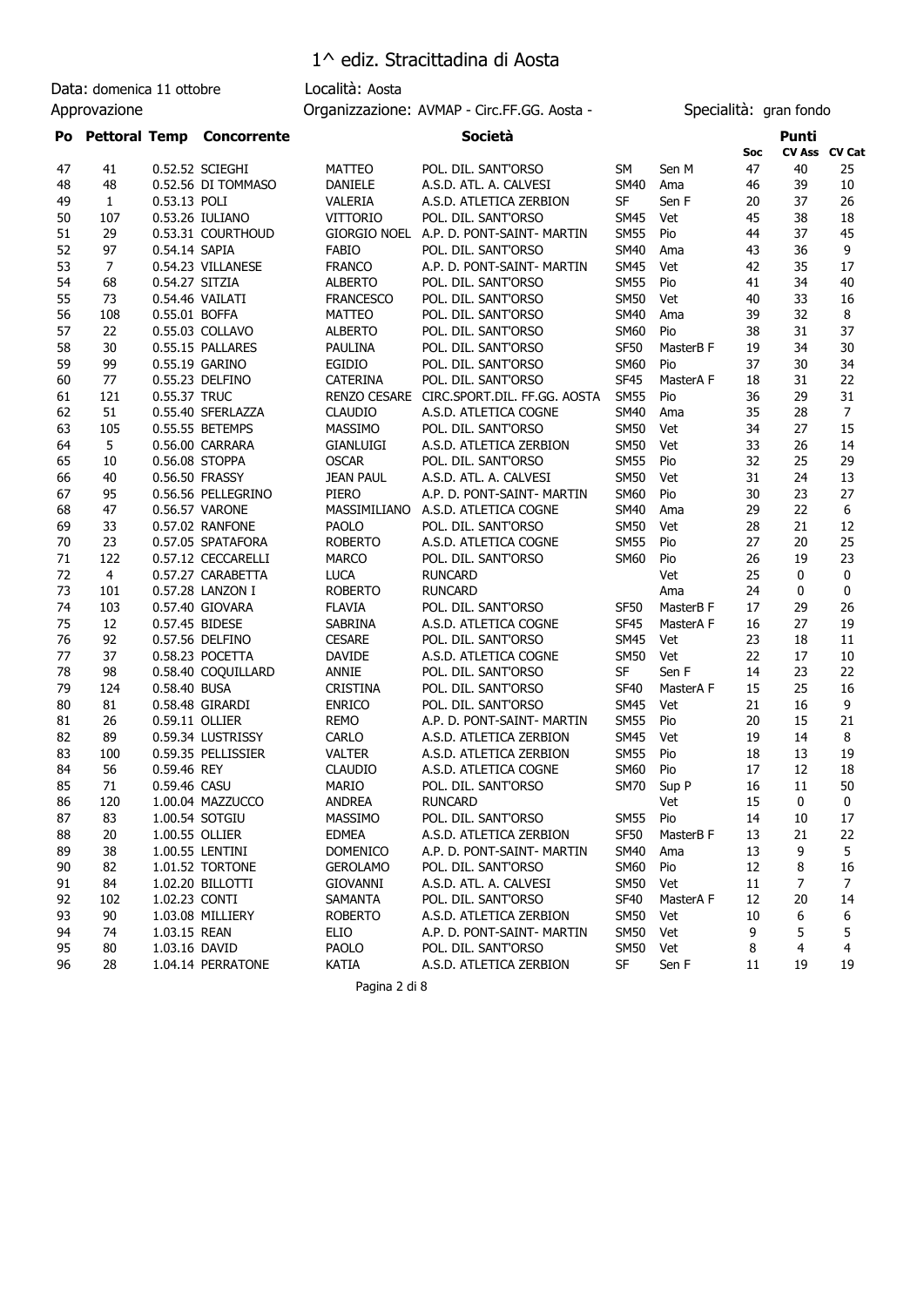Data: domenica 11 ottobre Località: Aosta

Approvazione **Calcularist Controllect AVMAP** - Circ.FF.GG. Aosta - Specialità: gran fondo

| Po  |               |               | <b>Pettoral Temp Concorrente</b> |                   | Società                    |             |           |            | Punti         |               |
|-----|---------------|---------------|----------------------------------|-------------------|----------------------------|-------------|-----------|------------|---------------|---------------|
|     |               |               |                                  |                   |                            |             |           | <b>Soc</b> | <b>CV Ass</b> | <b>CV Cat</b> |
| 97  | 11            | 1.04.28 GAL   |                                  | <b>PAOLO</b>      | POL. DIL. SANT'ORSO        | SM60        | Pio       |            | 3             | 15            |
| 98  | 24            |               | 1.04.34 SGARBOSSA                | <b>MASSIMO</b>    | A.S.D. ATLETICA ZERBION    | SM45        | Vet       | 6          | 2             | 3             |
| 99  | 86            | 1.04.41 ZONIN |                                  | <b>VERONICA</b>   | POL. DIL. SANT'ORSO        | SF35        | MasterA F | 10         | 18            | 12            |
| 100 | 85            |               | 1.04.41 VITTON MEA               | <b>ELISA</b>      | A.S.D. ATLETICA COGNE      | SF35        | MasterA F | 9          | 17            | 10            |
| 101 | 39            | 1.05.07 BOSC  |                                  | <b>DELCISO</b>    | A.S.D. ATLETICA ZERBION    | SM50        | Vet       | 5          |               |               |
| 102 | 76            | 1.05.11 JOLY  |                                  | <b>ALESSANDRA</b> | A.S.D. ATLETICA COGNE      | SF40        | MasterA F | 8          | 16            | 9             |
| 103 | 35            | 1.05.45 SANNA |                                  | <b>CATERINA</b>   | A.S.D. ATLETICA COGNE      | <b>SF55</b> | MasterB F | 7          | 15            | 19            |
| 104 | 45            |               | 1.06.50 MONTANELLI               | <b>MOIRA</b>      | A.S.D. ATLETICA ZERBION    | SF35        | MasterA F | 6          | 14            | 8             |
| 105 | 96            |               | 1.07.50 PESSION                  | ANNA              | POL. DIL. SANT'ORSO        | SF50        | MasterB F | 5          | 13            | 16            |
| 106 | 60            |               | 1.08.08 MARCHELLI                | MADDALENA         | POL. DIL. SANT'ORSO        | SF          | Sen F     | 4          | 12            | 16            |
| 107 | 67            |               | 1.08.08 TARCHETTI                | <b>ALDO</b>       | A.S.D. ATLETICA COGNE      | SM60        | Pio       | 4          |               | 14            |
| 108 | 14            |               | 1.09.25 ALLEYSON                 | <b>DENISE</b>     | A.S.D. ATLETICA ZERBION    | SF          | Sen F     | 3          | 11            | 14            |
| 109 | 123           |               | 1.12.34 BOFFA SANDALINA          | <b>ROBERTA</b>    | POL. DIL. SANT'ORSO        | SF35        | MasterA F | 2          | 10            |               |
| 110 | 32            |               | 1.15.30 COLABELLO                | AMALIA MARIA      | A.P. D. PONT-SAINT- MARTIN | <b>SF55</b> | MasterB F |            | 9             | 14            |
| 111 | $\mathcal{P}$ |               | 1.19.47 GLAREY                   | <b>CARLO</b>      | POL. DIL. SANT'ORSO        | SM65        | Sup P     | 3          |               | 45            |
| 112 | 66            |               | 1.22.39 FORNONI                  | <b>FRANCESCO</b>  | A.S.D. ATLETICA ZERBION    | SM65        | Sup P     | 2          |               | 40            |
| 113 | 46            |               | 1.22.39 PERRET                   | <b>VINCENZO</b>   | A.S.D. ATLETICA ZERBION    | <b>SM80</b> | Sup P     |            |               | 37            |
|     |               |               |                                  |                   |                            |             |           |            |               |               |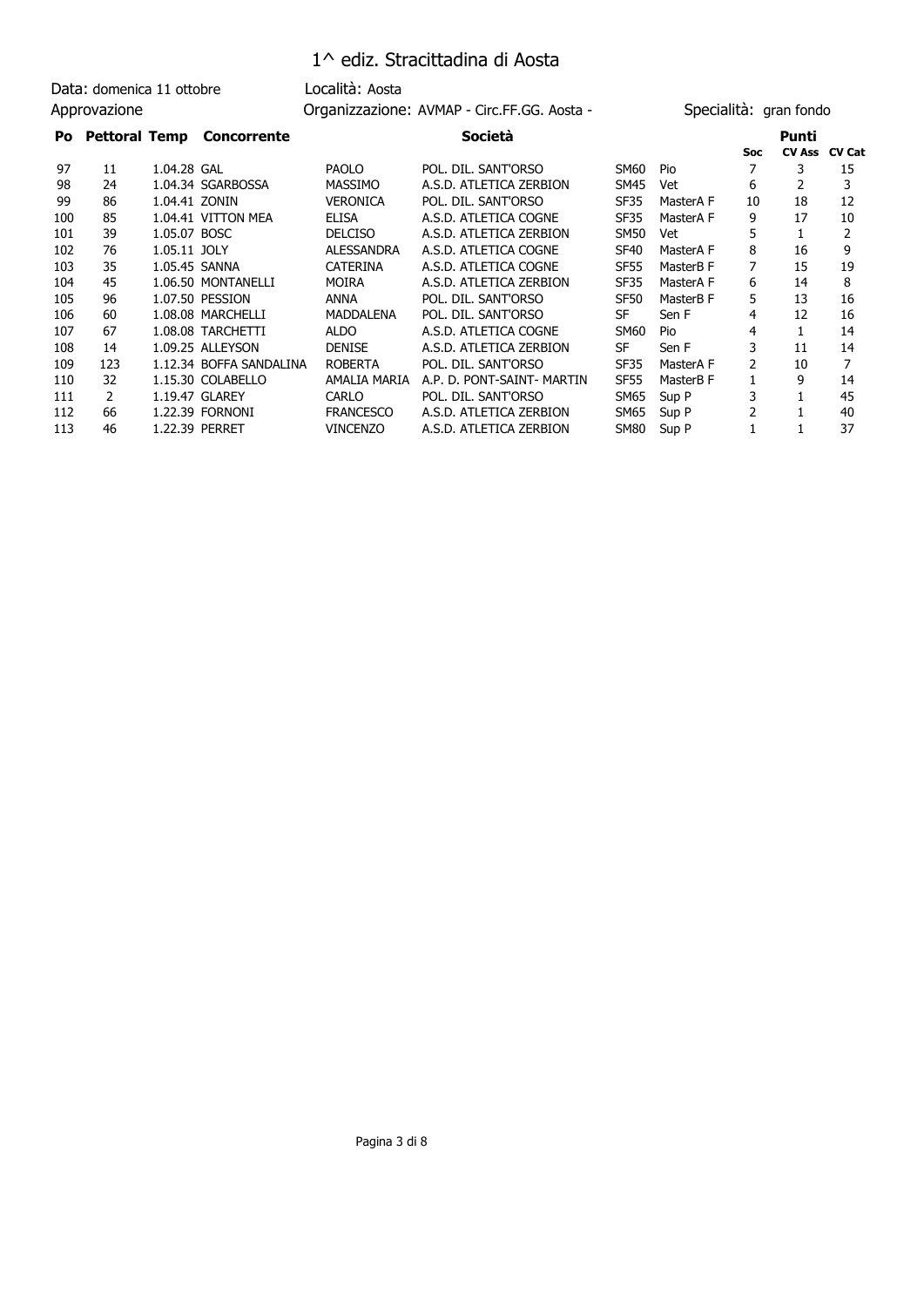Data: domenica 11 ottobre Località: Aosta

Approvazione **Calcularist Controllect AVMAP** - Circ.FF.GG. Aosta - Specialità: gran fondo

| Po Pettoral Temp Concorrente | Società | Punti |
|------------------------------|---------|-------|
|                              |         |       |

|                         |              |                         |        |                      |                              |             | Soc            |              | CV Ass CV Cat    |
|-------------------------|--------------|-------------------------|--------|----------------------|------------------------------|-------------|----------------|--------------|------------------|
| Sen F                   |              |                         | Km. 14 |                      |                              |             |                |              |                  |
| 1                       | 17           | 0.49.48 BARAILLER       |        | <b>FEDERICA</b>      | A.S.D. ATLETICA ZERBION      | SF          | 23             | 50           | 30               |
| 2                       | $\mathbf{1}$ | 0.53.13 POLI            |        | VALERIA              | A.S.D. ATLETICA ZERBION      | SF          | 20             | 37           | 26               |
| 3                       | 98           | 0.58.40 COQUILLARD      |        | <b>ANNIE</b>         | POL. DIL. SANT'ORSO          | SF          | 14             | 23           | 22               |
| 4                       | 28           | 1.04.14 PERRATONE       |        | <b>KATIA</b>         | A.S.D. ATLETICA ZERBION      | SF          | 11             | 19           | 19               |
| 5                       | 60           | 1.08.08 MARCHELLI       |        | <b>MADDALENA</b>     | POL. DIL. SANT'ORSO          | SF          | 4              | 12           | 16               |
| 6                       | 14           | 1.09.25 ALLEYSON        |        | <b>DENISE</b>        | A.S.D. ATLETICA ZERBION      | <b>SF</b>   | 3              | 11           | 14               |
| <b>MasterAF</b>         |              |                         | Km. 14 |                      |                              |             |                |              |                  |
| 1                       | 91           | 0.51.43 CANALE          |        | <b>STEFANIA</b>      | POL. DIL. SANT'ORSO          | <b>SF35</b> | 22             | 45           | 30               |
| 2                       | 6            | 0.52.47 VALLET          |        | <b>CHANTAL</b>       | POL. DIL. SANT'ORSO          | <b>SF40</b> | 21             | 40           | 26               |
| 3                       | 77           | 0.55.23 DELFINO         |        | CATERINA             | POL. DIL. SANT'ORSO          | <b>SF45</b> | 18             | 31           | 22               |
| 4                       | 12           | 0.57.45 BIDESE          |        | <b>SABRINA</b>       | A.S.D. ATLETICA COGNE        | <b>SF45</b> | 16             | 27           | 19               |
| 5                       | 124          | 0.58.40 BUSA            |        | <b>CRISTINA</b>      | POL. DIL. SANT'ORSO          | <b>SF40</b> | 15             | 25           | 16               |
| 6                       | 102          | 1.02.23 CONTI           |        | <b>SAMANTA</b>       | POL. DIL. SANT'ORSO          | <b>SF40</b> | 12             | 20           | 14               |
| 7                       | 86           | 1.04.41 ZONIN           |        | <b>VERONICA</b>      | POL. DIL. SANT'ORSO          | <b>SF35</b> | 10             | 18           | 12               |
| 8                       | 85           | 1.04.41 VITTON MEA      |        | <b>ELISA</b>         | A.S.D. ATLETICA COGNE        | <b>SF35</b> | 9              | 17           | 10               |
| 9                       | 76           | 1.05.11 JOLY            |        | <b>ALESSANDRA</b>    | A.S.D. ATLETICA COGNE        | <b>SF40</b> | 8              | 16           | 9                |
| 10                      | 45           | 1.06.50 MONTANELLI      |        | <b>MOIRA</b>         | A.S.D. ATLETICA ZERBION      | <b>SF35</b> | 6              | 14           | 8                |
| 11                      | 123          | 1.12.34 BOFFA SANDALINA |        | <b>ROBERTA</b>       | POL. DIL. SANT'ORSO          | <b>SF35</b> | 2              | 10           | $\overline{7}$   |
| <b>MasterB F</b>        |              |                         | Km. 14 |                      |                              |             |                |              |                  |
| 1                       | 30           | 0.55.15 PALLARES        |        | PAULINA              | POL. DIL. SANT'ORSO          | <b>SF50</b> | 19             | 34           | 30               |
| 2                       | 103          | 0.57.40 GIOVARA         |        | <b>FLAVIA</b>        | POL. DIL. SANT'ORSO          | <b>SF50</b> | 17             | 29           | 26               |
| 3                       | 20           | 1.00.55 OLLIER          |        | <b>EDMEA</b>         | A.S.D. ATLETICA ZERBION      | <b>SF50</b> | 13             | 21           | 22               |
| 4                       | 35           | 1.05.45 SANNA           |        | <b>CATERINA</b>      | A.S.D. ATLETICA COGNE        | <b>SF55</b> | $\overline{7}$ | 15           | 19               |
| 5                       | 96           | 1.07.50 PESSION         |        | <b>ANNA</b>          | POL. DIL. SANT'ORSO          | <b>SF50</b> | 5              | 13           | 16               |
| 6                       | 32           | 1.15.30 COLABELLO       |        | AMALIA MARIA         | A.P. D. PONT-SAINT- MARTIN   | <b>SF55</b> | $\mathbf{1}$   | 9            | 14               |
| <b>Sen M</b>            |              |                         | Km. 14 |                      |                              |             |                |              |                  |
| 1                       | 65           | 0.41.18 FARCOZ          |        | MASSIMO              | A.P. D. PONT-SAINT- MARTIN   | <b>SM</b>   | 90             | 100          | 50               |
| 2                       | 21           | 0.42.07 VITALINI        |        | <b>MARCO</b>         | A.S.D. ATLETICA COGNE        | <b>SM</b>   | 89             | 95           | 45               |
| 3                       | 8            | 0.43.02 BENEDETTI       |        | <b>GABRIELE</b>      | ATL. SARZANA                 | <b>SM</b>   | 88             | $\mathbf{0}$ | $\boldsymbol{0}$ |
| $\overline{\mathbf{4}}$ | 54           | 0.44.22 NORBIATO        |        | <b>ALBERTO</b>       | A.P. D. PONT-SAINT- MARTIN   | <b>SM</b>   | 84             | 81           | 40               |
| 5                       | 42           | 0.44.28 ODDONE          |        | PIERRE YVES          | A.P. D. PONT-SAINT- MARTIN   | <b>SM</b>   | 83             | 79           | 37               |
| 6                       | 15           | 0.44.43 MONGIOVETTO     |        | MIKAEL               | A.S.D. TEAM KM SPORT & LIFE  | <b>SM</b>   | 81             | 0            | $\mathbf 0$      |
| 7                       | 27           | 0.46.17 ROSAIRE         |        | <b>ARTURO</b>        | A.S.D. ATLETICA COGNE        | PM          | 77             | 70           | 34               |
| 8                       | 25           | 0.46.43 TURCOTTI        |        | ANDRE'               | A.P. D. PONT-SAINT- MARTIN   | <b>SM</b>   | 75             | 68           | 31               |
| 9                       | 34           | 0.47.35 TOVAGLIARI      |        | MANUEL               | A.S.D. ATLETICA COGNE        | <b>SM</b>   | 72             | 65           | 29               |
| 10                      | 59           | 0.48.59 ARCARO          |        | <b>GIANLUCA</b>      | CIRC.SPORT.DIL. FF.GG. AOSTA | <b>SM</b>   | 65             | 58           | 27               |
| 11                      | 41           | 0.52.52 SCIEGHI         |        | <b>MATTEO</b>        | POL. DIL. SANT'ORSO          | SM          | 47             | 40           | 25               |
| Ama                     |              |                         | Km. 14 |                      |                              |             |                |              |                  |
| 1                       | 79           | 0.43.23 AGOSTINACCHIO   |        | <b>MARCO</b>         | A.S.D. ATLETICA COGNE        | <b>SM40</b> | 87             | 90           | 50               |
| $\overline{2}$          | 125          | 0.43.53 SAPINET         |        | DAVIDE               | POL. DIL. SANT'ORSO          | <b>SM35</b> | 86             | 87           | 45               |
| 3                       | 75           | 0.45.52 BENATI          |        | <b>ALESSANDRO</b>    | A.S.D. ATLETICA COGNE        | <b>SM35</b> | 79             | 73           | 40               |
| 4                       | 50           | 0.46.13 SABA            |        | <b>MICHELE</b>       | A.S.D. ATLETICA COGNE        | <b>SM40</b> | 78             | 71           | 37               |
| 5                       | 62           | 0.46.21 MERIVOT         |        | <b>DIEGO</b>         | POL. DIL. SANT'ORSO          | <b>SM40</b> | 76             | 69           | 34               |
| 6                       | 44           | 0.46.55 CAVALLO         |        | <b>GIULIANO</b>      | A.P. D. PONT-SAINT- MARTIN   | <b>SM40</b> | 74             | 67           | 31               |
| 7                       | 55           | 0.47.05 DEANOZ          |        | JOEL THOMAS          | POL. DIL. SANT'ORSO          | <b>SM35</b> | 73             | 66           | 29               |
| 8                       | 57           | 0.47.48 CASALI          |        | <b>LUCA</b>          | TEAM GAL SPORT               | <b>SM40</b> | 71             | 64           | 27               |
| 9                       | 52           | 0.48.10 PENSIERO        |        | <b>GIOVANNI LUCA</b> | POL. DIL. SANT'ORSO          | <b>SM35</b> | 70             | 63           | 25               |
| 10                      | 49           | 0.48.12 PIGLIACELLI     |        | DANIELE              | A.S.D. ATLETICA COGNE        | <b>SM35</b> | 69             | 62           | 23               |
|                         |              |                         |        | Pagina 4 di 8        |                              |             |                |              |                  |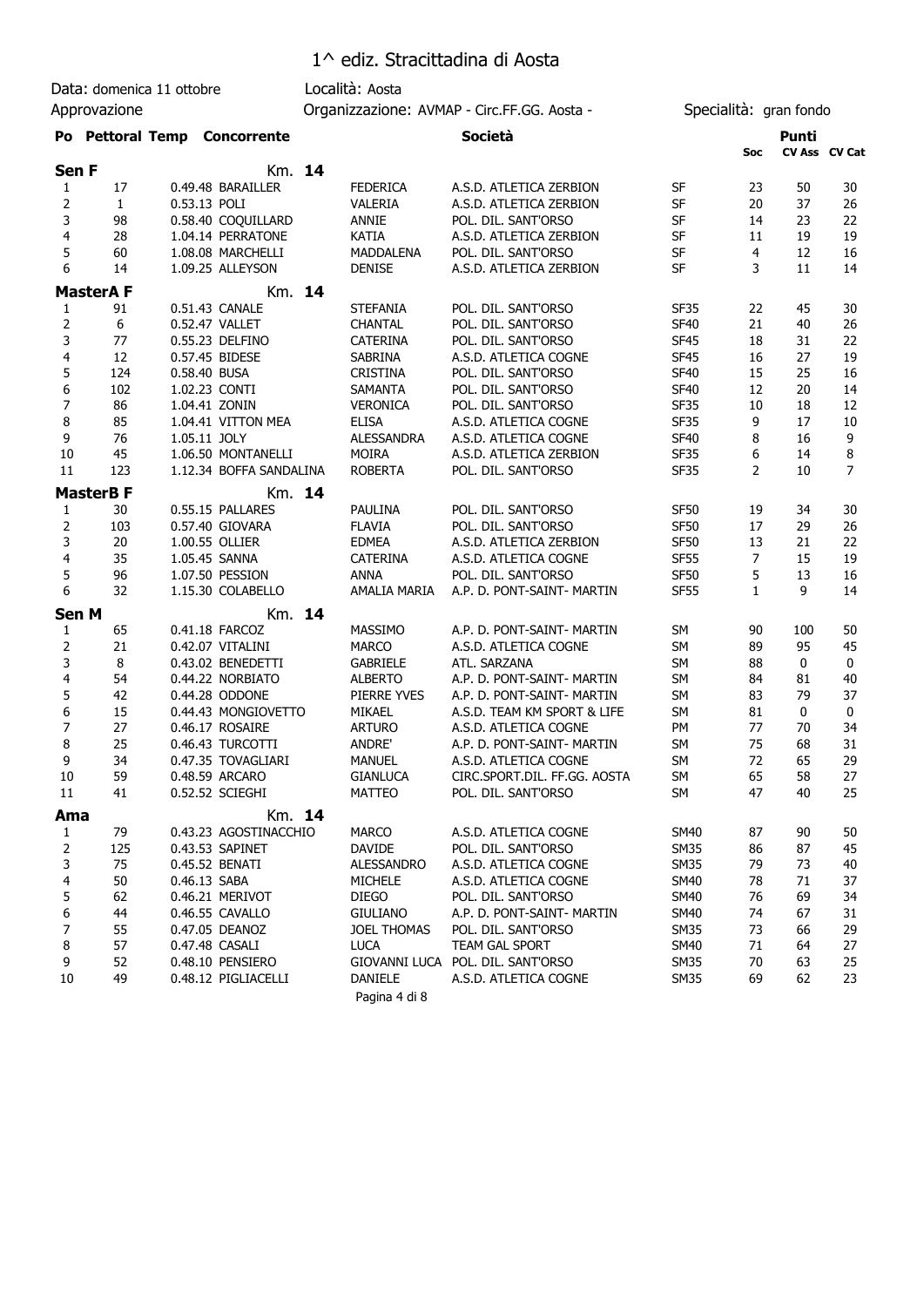Data: domenica 11 ottobre Località: Aosta Approvazione **Calcularist Controllect AVMAP** - Circ.FF.GG. Aosta - Specialità: gran fondo

| Po                         |                | <b>Pettoral Temp Concorrente</b> |        |                   | <b>Società</b>                 |             |     | Punti        |                |
|----------------------------|----------------|----------------------------------|--------|-------------------|--------------------------------|-------------|-----|--------------|----------------|
|                            |                |                                  |        |                   |                                |             | Soc |              | CV Ass CV Cat  |
| 11                         | 18             | 0.48.27 FASSY                    |        | <b>ALEX</b>       | A.S.D. ATLETICA COGNE          | <b>SM35</b> | 68  | 61           | 21             |
| 12                         | 93             | 0.48.37 REY                      |        | <b>JEROME</b>     | POL. DIL. SANT'ORSO            | <b>SM35</b> | 67  | 60           | 19             |
| 13                         | 53             | 0.49.03 TRUC                     |        | <b>SIMONE</b>     | A.S.D. ATLETICA ZERBION        | <b>SM35</b> | 64  | 57           | 18             |
| 14                         | 88             | 0.49.25 GHIGNONE                 |        | <b>EDOARDO</b>    | A.S.D. ATLETICA ZERBION        | <b>SM35</b> | 63  | 56           | 17             |
| 15                         | 61             | 0.49.34 THIEBAT                  |        | <b>MARCO</b>      | POL. DIL. SANT'ORSO            | <b>SM40</b> | 62  | 55           | 16             |
| 16                         | 94             | 0.49.37 ZAMBON                   |        | <b>WANNER</b>     | POL. DIL. SANT'ORSO            | <b>SM35</b> | 61  | 54           | 15             |
| 17                         | 58             | 0.50.41 DE TOMMASO               |        | <b>CLAUDIO</b>    | POL. DIL. SANT'ORSO            | <b>SM40</b> | 56  | 49           | 14             |
| 18                         | 72             | 0.50.50 GIANNELLI                |        | <b>EMANUELE</b>   | POL. DIL. SANT'ORSO            | <b>SM35</b> | 55  | 48           | 13             |
| 19                         | 106            | 0.51.03 GALIA                    |        | <b>MICHEL</b>     | POL. DIL. SANT'ORSO            | <b>SM40</b> | 53  | 46           | 12             |
| 20                         | 87             | 0.51.10 DAYNE'                   |        | ALAIN             | POL. DIL. SANT'ORSO            | <b>SM35</b> | 52  | 45           | 11             |
| 21                         | 48             | 0.52.56 DI TOMMASO               |        | <b>DANIELE</b>    | A.S.D. ATL. A. CALVESI         | <b>SM40</b> | 46  | 39           | 10             |
| 22                         | 97             | 0.54.14 SAPIA                    |        | <b>FABIO</b>      | POL. DIL. SANT'ORSO            | <b>SM40</b> | 43  | 36           | 9              |
| 23                         | 108            | 0.55.01 BOFFA                    |        | <b>MATTEO</b>     | POL. DIL. SANT'ORSO            | <b>SM40</b> | 39  | 32           | 8              |
| 24                         | 51             | 0.55.40 SFERLAZZA                |        | <b>CLAUDIO</b>    | A.S.D. ATLETICA COGNE          | <b>SM40</b> | 35  | 28           | $\overline{7}$ |
| 25                         | 47             | 0.56.57 VARONE                   |        | MASSIMILIANO      | A.S.D. ATLETICA COGNE          | <b>SM40</b> | 29  | 22           | 6              |
| 26                         | 101            | 0.57.28 LANZON I                 |        | <b>ROBERTO</b>    | <b>RUNCARD</b>                 |             | 24  | 0            | 0              |
| 27                         | 38             | 1.00.55 LENTINI                  |        | <b>DOMENICO</b>   | A.P. D. PONT-SAINT- MARTIN     | <b>SM40</b> | 13  | 9            | 5              |
|                            |                |                                  |        |                   |                                |             |     |              |                |
| <b>Vet</b><br>$\mathbf{1}$ | 13             | 0.44.16 BETASSA                  | Km. 14 | <b>MARCO</b>      | U.S.D. ATL. MONTEROSA "G. e M. | <b>SM45</b> | 85  | 84           | 50             |
|                            | 70             | 0.44.37 LONGO                    |        | <b>DOMENICO</b>   | A.P. D. PONT-SAINT- MARTIN     | <b>SM45</b> | 82  | 77           | 45             |
| 2                          | 3              |                                  |        |                   | POL. DIL. SANT'ORSO            |             |     |              |                |
| 3                          |                | 0.45.33 QUENDOZ                  |        | SAVINO            |                                | <b>SM45</b> | 80  | 75           | 40             |
| 4                          | 16             | 0.48.44 KRATTER                  |        | MASSIMILIANO      | A.S.D. ATLETICA COGNE          | <b>SM45</b> | 66  | 59           | 37             |
| 5                          | 104            | 0.49.52 TITOLO                   |        | <b>ENRICO</b>     | A.S.D. ATLETICA COGNE          | <b>SM50</b> | 60  | 53           | 34             |
| 6                          | 69             | 0.49.55 GRAPPEIN                 |        | ALI'              | A.P. D. PONT-SAINT- MARTIN     | <b>SM45</b> | 59  | 52           | 31             |
| 7                          | 9              | 0.50.04 PIRAS                    |        | <b>GIUSEPPE</b>   | A.S.D. ATLETICA COGNE          | <b>SM45</b> | 58  | 51           | 29             |
| 8                          | 36             | 0.50.36 MAZZA                    |        | PASQUALE          | A.S.D. ATLETICA COGNE          | <b>SM50</b> | 57  | 50           | 27             |
| 9                          | 43             | 0.50.58 HENRY                    |        | <b>MASSIMO</b>    | POL. DIL. SANT'ORSO            | <b>SM50</b> | 54  | 47           | 25             |
| 10                         | 64             | 0.51.28 LORENZINI                |        | <b>STEFANO</b>    | POL. DIL. SANT'ORSO            | <b>SM45</b> | 50  | 43           | 23             |
| 11                         | 31             | 0.51.40 CASELLATO                |        | PIETRO            | A.P. D. PONT-SAINT- MARTIN     | <b>SM45</b> | 49  | 42           | 21             |
| 12                         | 63             | 0.52.37 PEREGO                   |        | <b>ALESSANDRO</b> | A.S.D. ATL. A. CALVESI         | <b>SM50</b> | 48  | 41           | 19             |
| 13                         | 107            | 0.53.26 IULIANO                  |        | <b>VITTORIO</b>   | POL. DIL. SANT'ORSO            | <b>SM45</b> | 45  | 38           | 18             |
| 14                         | $\overline{7}$ | 0.54.23 VILLANESE                |        | <b>FRANCO</b>     | A.P. D. PONT-SAINT- MARTIN     | <b>SM45</b> | 42  | 35           | 17             |
| 15                         | 73             | 0.54.46 VAILATI                  |        | <b>FRANCESCO</b>  | POL. DIL. SANT'ORSO            | <b>SM50</b> | 40  | 33           | 16             |
| 16                         | 105            | 0.55.55 BETEMPS                  |        | MASSIMO           | POL. DIL. SANT'ORSO            | <b>SM50</b> | 34  | 27           | 15             |
| 17                         | 5              | 0.56.00 CARRARA                  |        | <b>GIANLUIGI</b>  | A.S.D. ATLETICA ZERBION        | <b>SM50</b> | 33  | 26           | 14             |
| 18                         | 40             | 0.56.50 FRASSY                   |        | <b>JEAN PAUL</b>  | A.S.D. ATL. A. CALVESI         | <b>SM50</b> | 31  | 24           | 13             |
| 19                         | 33             | 0.57.02 RANFONE                  |        | PAOLO             | POL. DIL. SANT'ORSO            | <b>SM50</b> | 28  | 21           | 12             |
| 20                         | 4              | 0.57.27 CARABETTA                |        | <b>LUCA</b>       | <b>RUNCARD</b>                 |             | 25  | 0            | 0              |
| 21                         | 92             | 0.57.56 DELFINO                  |        | <b>CESARE</b>     | POL. DIL. SANT'ORSO            | <b>SM45</b> | 23  | 18           | 11             |
| 22                         | 37             | 0.58.23 POCETTA                  |        | <b>DAVIDE</b>     | A.S.D. ATLETICA COGNE          | <b>SM50</b> | 22  | 17           | 10             |
| 23                         | 81             | 0.58.48 GIRARDI                  |        | <b>ENRICO</b>     | POL. DIL. SANT'ORSO            | <b>SM45</b> | 21  | $16\,$       | 9              |
| 24                         | 89             | 0.59.34 LUSTRISSY                |        | CARLO             | A.S.D. ATLETICA ZERBION        | <b>SM45</b> | 19  | 14           | 8              |
| 25                         | 120            | 1.00.04 MAZZUCCO                 |        | <b>ANDREA</b>     | <b>RUNCARD</b>                 |             | 15  | 0            | 0              |
| 26                         | 84             | 1.02.20 BILLOTTI                 |        | <b>GIOVANNI</b>   | A.S.D. ATL. A. CALVESI         | <b>SM50</b> | 11  | 7            | 7              |
| 27                         | 90             | 1.03.08 MILLIERY                 |        | <b>ROBERTO</b>    | A.S.D. ATLETICA ZERBION        | <b>SM50</b> | 10  | 6            | 6              |
| 28                         | 74             | 1.03.15 REAN                     |        | ELIO              | A.P. D. PONT-SAINT- MARTIN     | <b>SM50</b> | 9   | 5            | 5              |
| 29                         | 80             | 1.03.16 DAVID                    |        | <b>PAOLO</b>      | POL. DIL. SANT'ORSO            | <b>SM50</b> | 8   | 4            | 4              |
| 30                         | 24             | 1.04.34 SGARBOSSA                |        | MASSIMO           | A.S.D. ATLETICA ZERBION        | <b>SM45</b> | 6   | 2            | 3              |
| 31                         | 39             | 1.05.07 BOSC                     |        | <b>DELCISO</b>    | A.S.D. ATLETICA ZERBION        | <b>SM50</b> | 5   | $\mathbf{1}$ | $\overline{2}$ |

Pagina 5 di 8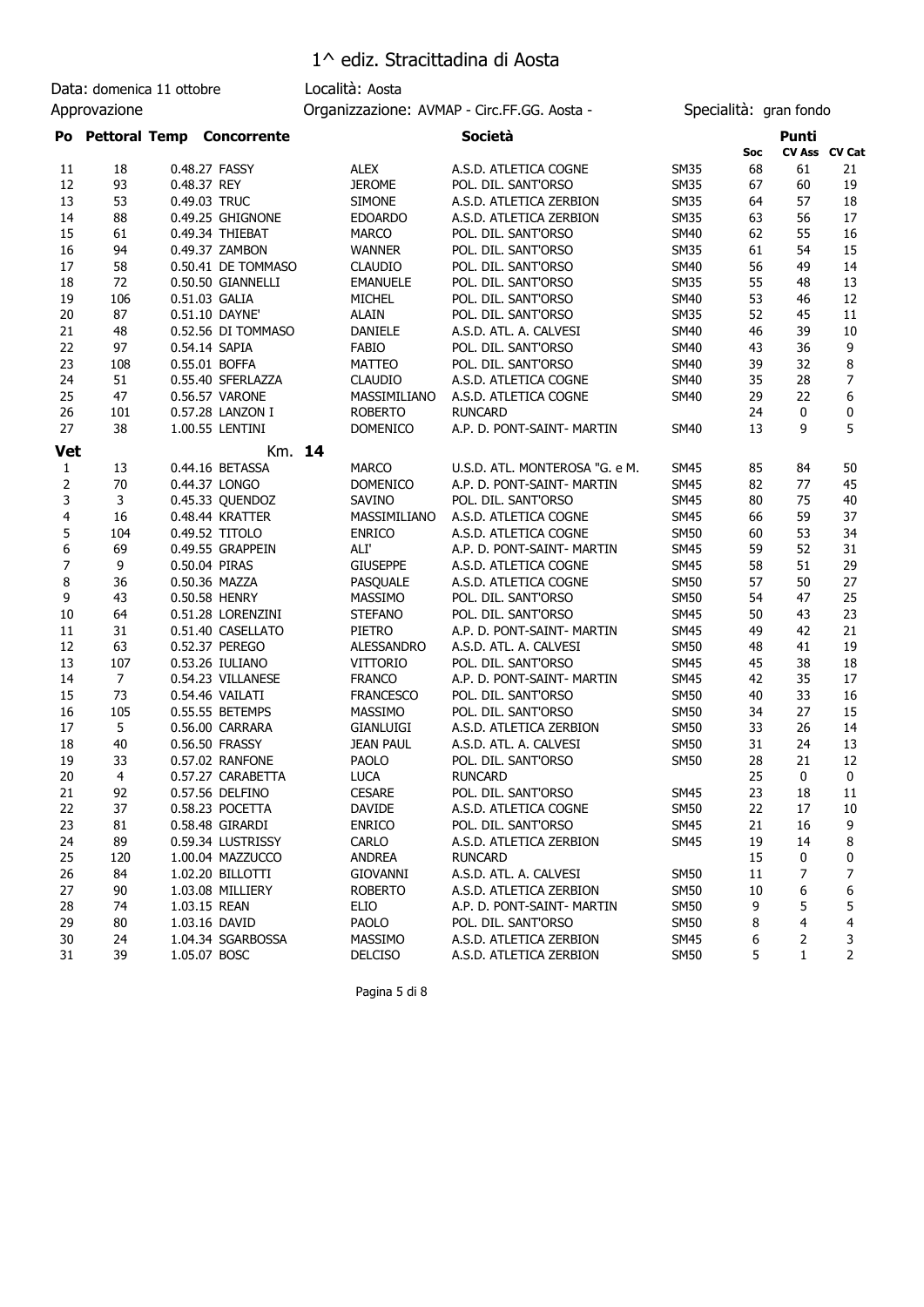Data: domenica 11 ottobre Località: Aosta Approvazione **Calcularist Controllect AVMAP** - Circ.FF.GG. Aosta - Specialità: gran fondo

#### **Po Pettoral Temp Concorrente Società Punti**

|              |                 |                             |        |                     |                              |             | <b>Soc</b>     | CV Ass CV Cat |    |
|--------------|-----------------|-----------------------------|--------|---------------------|------------------------------|-------------|----------------|---------------|----|
| Pio          |                 |                             | Km. 14 |                     |                              |             |                |               |    |
| 1            | 78              | 0.51.20 DE MATTEIS          |        | PIER LUIGI          | POL. DIL. SANT'ORSO          | <b>SM55</b> | 51             | 44            | 50 |
| 2            | 29              | 0.53.31 COURTHOUD           |        | <b>GIORGIO NOEL</b> | A.P. D. PONT-SAINT- MARTIN   | <b>SM55</b> | 44             | 37            | 45 |
| 3            | 68              | 0.54.27 SITZIA              |        | <b>ALBERTO</b>      | POL. DIL. SANT'ORSO          | <b>SM55</b> | 41             | 34            | 40 |
| 4            | 22              | 0.55.03 COLLAVO             |        | <b>ALBERTO</b>      | POL. DIL. SANT'ORSO          | <b>SM60</b> | 38             | 31            | 37 |
| 5            | 99              | 0.55.19 GARINO              |        | EGIDIO              | POL. DIL. SANT'ORSO          | <b>SM60</b> | 37             | 30            | 34 |
| 6            | 121             | 0.55.37 TRUC                |        | <b>RENZO CESARE</b> | CIRC.SPORT.DIL. FF.GG. AOSTA | <b>SM55</b> | 36             | 29            | 31 |
| 7            | 10              | 0.56.08 STOPPA              |        | <b>OSCAR</b>        | POL. DIL. SANT'ORSO          | <b>SM55</b> | 32             | 25            | 29 |
| 8            | 95              | 0.56.56 PELLEGRINO          |        | PIERO               | A.P. D. PONT-SAINT- MARTIN   | SM60        | 30             | 23            | 27 |
| 9            | 23              | 0.57.05 SPATAFORA           |        | <b>ROBERTO</b>      | A.S.D. ATLETICA COGNE        | <b>SM55</b> | 27             | 20            | 25 |
| 10           | 122             | 0.57.12 CECCARELLI          |        | <b>MARCO</b>        | POL. DIL. SANT'ORSO          | <b>SM60</b> | 26             | 19            | 23 |
| 11           | 26              | 0.59.11 OLLIER              |        | <b>REMO</b>         | A.P. D. PONT-SAINT- MARTIN   | <b>SM55</b> | 20             | 15            | 21 |
| 12           | 100             | 0.59.35 PELLISSIER          |        | <b>VALTER</b>       | A.S.D. ATLETICA ZERBION      | <b>SM55</b> | 18             | 13            | 19 |
| 13           | 56              | 0.59.46 REY                 |        | <b>CLAUDIO</b>      | A.S.D. ATLETICA COGNE        | <b>SM60</b> | 17             | 12            | 18 |
| 14           | 83              | 1.00.54 SOTGIU              |        | <b>MASSIMO</b>      | POL. DIL. SANT'ORSO          | <b>SM55</b> | 14             | 10            | 17 |
| 15           | 82              | 1.01.52 TORTONE             |        | <b>GEROLAMO</b>     | POL. DIL. SANT'ORSO          | <b>SM60</b> | 12             | 8             | 16 |
| 16           | 11              | 1.04.28 GAL                 |        | <b>PAOLO</b>        | POL. DIL. SANT'ORSO          | <b>SM60</b> | 7              | 3             | 15 |
| 17           | 67              | 1.08.08 TARCHETTI           |        | <b>ALDO</b>         | A.S.D. ATLETICA COGNE        | <b>SM60</b> | 4              | 1             | 14 |
| <b>Sup P</b> |                 |                             | Km. 14 |                     |                              |             |                |               |    |
| 1            | 71              | 0.59.46 CASU                |        | <b>MARIO</b>        | POL. DIL. SANT'ORSO          | <b>SM70</b> | 16             | 11            | 50 |
| 2            | 2               | 1.19.47 GLAREY              |        | CARLO               | POL. DIL. SANT'ORSO          | <b>SM65</b> | 3              | 1             | 45 |
| 3            | 66              | 1.22.39 FORNONI             |        | <b>FRANCESCO</b>    | A.S.D. ATLETICA ZERBION      | <b>SM65</b> | $\overline{2}$ |               | 40 |
| 4            | 46              | 1.22.39 PERRET              |        | <b>VINCENZO</b>     | A.S.D. ATLETICA ZERBION      | <b>SM80</b> | $\mathbf{1}$   |               | 37 |
|              |                 |                             |        |                     | <b>Ritirati</b>              |             |                |               |    |
|              | <b>Pettoral</b> | Motiv<br><b>Concorrente</b> |        |                     | Società                      |             |                |               |    |

| Pettoral | MOLIV | concorrente |       | эосіета                    |
|----------|-------|-------------|-------|----------------------------|
|          | ΝA    | FARINET     | MARCC | A.P. D. PONT-SAINT- MARTIN |

Pagina 6 di 8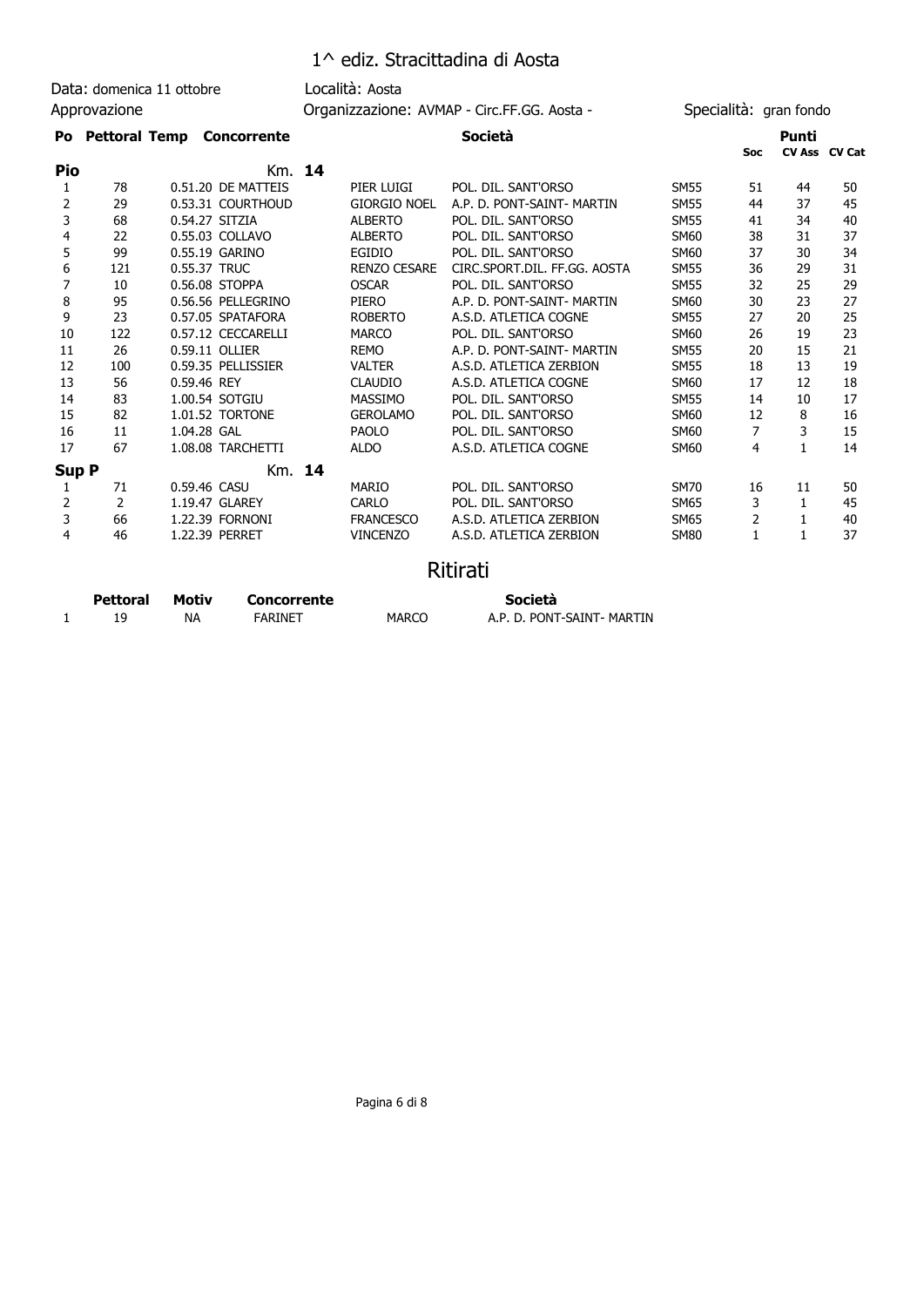| Data: domenica 11 ottobre    | Località: Aosta                             |                        |  |  |
|------------------------------|---------------------------------------------|------------------------|--|--|
| Approvazione                 | Organizzazione: AVMAP - Circ.FF.GG. Aosta - | Specialità: gran fondo |  |  |
| Po Pettoral Temp Concorrente | Società                                     | Punti                  |  |  |

**Soc CV Ass CV Cat**

# Classifica per Società Maschili

| Posizione Società |                                      | Punti |
|-------------------|--------------------------------------|-------|
|                   | A.S.D. ATLETICA COGNE                | 745   |
|                   | POL. DIL. SANT'ORSO                  | 686   |
| 3                 | A.P. D. PONT-SAINT- MARTIN           | 682   |
| 4                 | A.S.D. ATLETICA ZERBION              | 221   |
| 5                 | A.S.D. ATL. A. CALVESI               | 136   |
| 6                 | CIRC.SPORT.DIL. FF.GG. AOSTA         | 101   |
|                   | ATL. SARZANA                         | 88    |
| 8                 | U.S.D. ATL. MONTEROSA "G. e M. FOGU" | 85    |
| 9                 | A.S.D. TEAM KM SPORT & LIFE          | 81    |
| 10                | <b>TEAM GAL SPORT</b>                | 71    |
|                   | <b>RUNCARD</b>                       | 64    |

# Classifica per Società Femminili

| Posizione Società |                            | Punti |
|-------------------|----------------------------|-------|
|                   | POL. DIL. SANT'ORSO        | 97    |
|                   | A.S.D. ATLETICA ZERBION    |       |
|                   | A.S.D. ATLETICA COGNE      | 40.   |
|                   | A.P. D. PONT-SAINT- MARTIN |       |